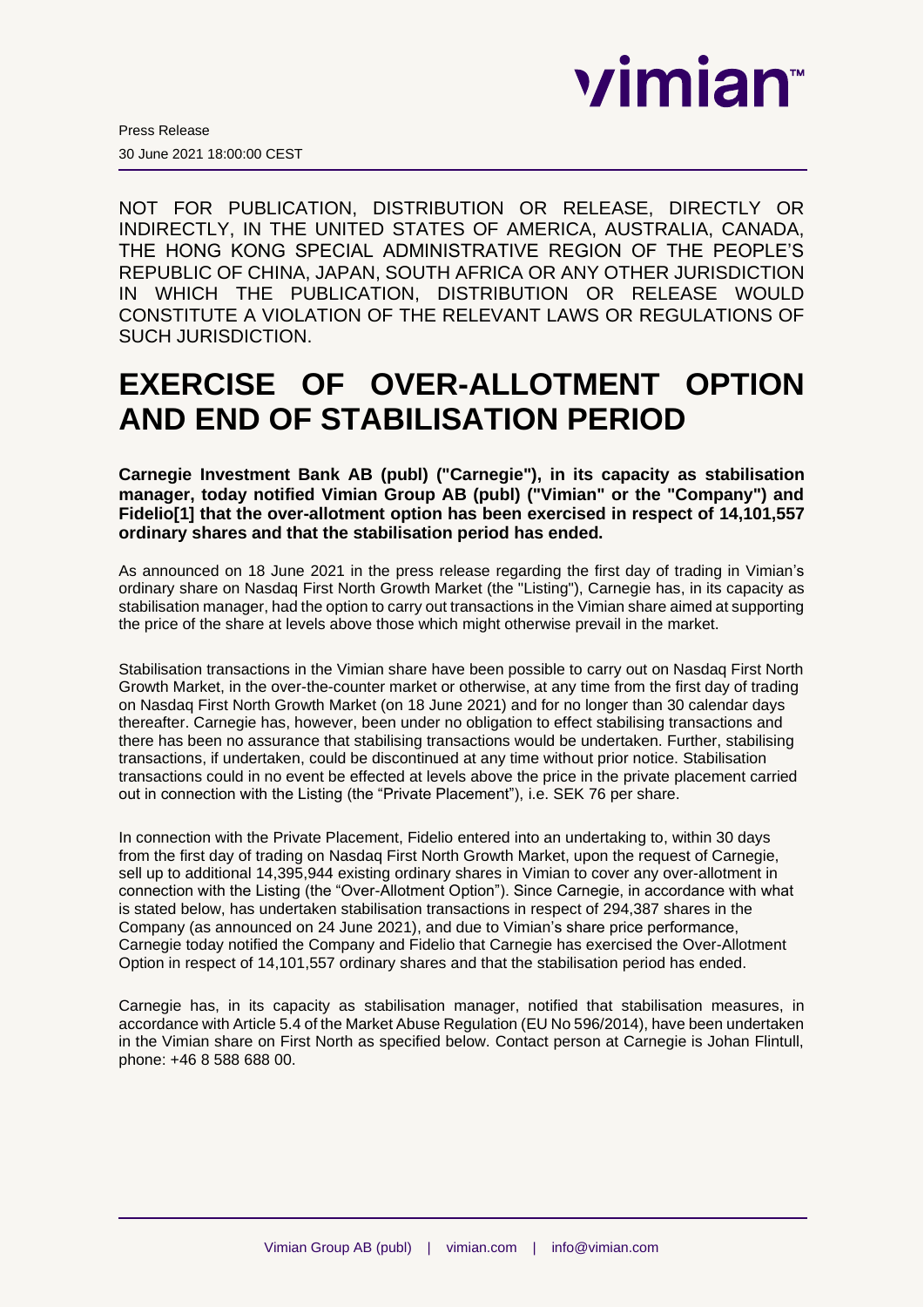

## Press Release

30 June 2021 18:00:00 CEST

| <b>Stabilisation information</b> |                                                           |
|----------------------------------|-----------------------------------------------------------|
| Issuer:                          | Vimian Group AB (publ)                                    |
| Security:                        | Ordinary share (ISIN: SE0015961982)                       |
| Size of Private Placement:       | 110,368,908 shares (including full Over-Allotment Option) |
| Price in the Private Placement:  | SEK 76                                                    |
| Market:                          | Nasdag First North Growth Market                          |
| Ticker:                          | <b>VIMIAN</b>                                             |
| Stabilisation manager:           | Carnegie Investment Bank AB (publ)                        |

#### **Stabilisation measures**

| Date       | Quantity<br>(number of (SEK)<br>shares) |       | (SEK) | Highest price Lowest price Volume weighted<br>average price<br>(SEK) | Currency   | Trading venue |
|------------|-----------------------------------------|-------|-------|----------------------------------------------------------------------|------------|---------------|
| 2021-06-18 | 294.387                                 | 76.00 | 76.00 | 76.00                                                                | <b>SEK</b> | <b>SSME</b>   |

[1] Refers to Goldcup 28102 AB (u.c.t. Fidelio Vet Holding II AB).

# **For further information, please contact:**

# **Dr. Fredrik Ullman** CEO [fredrik.ullman@vimian.com](mailto:fredrik.ullman@vimian.com) +41 795 80 80 60

**Henrik Halvorsen** CFO [henrik.halvorsen@vimian.com](mailto:henrik.halvorsen@vimian.com) +46 709 66 71 76

# **Fredrik Sätterström**

Head of Investor Relations [fredrik.satterstrom@vimian.com](mailto:fredrik.satterstrom@vimian.com) +46 705 10 10 22

*The information was submitted for publication, through the agency of the contact persons set out above, at 18.00 CEST on 30 June 2021.*

## **About Vimian**

Vimian is a fast-growing and profitable company targeting global niches within animal health, characterised by significant unmet needs and sustainable above-market growth potential. Today, the Group covers four essential and rapidly evolving segments of animal health – Specialty Pharma, Diagnostics, Veterinary Services and MedTech. By partnering with exceptional entrepreneurs and management teams within selected niches of animal health, Vimian aims to create an ecosystem of category leaders, innovators, and entrepreneurs with the unique ability to combine the strengths and capabilities of a global group with the intimacy, speed, and creativity of an owner-led business. Headquartered in Stockholm, Sweden, Vimian and its over 400 employees offer a diversified portfolio of products, services and solutions, including over 13,000 SKUs protected by over 100 patents, to more than 15,000 veterinary clinics and labs in over 150 countries. Vimian is listed on Nasdaq First North Growth Market. FNCA Sweden AB is appointed Certified Adviser [\(info@fnca.se](mailto:info@fnca.se) / +46 (0)8 528 003 99).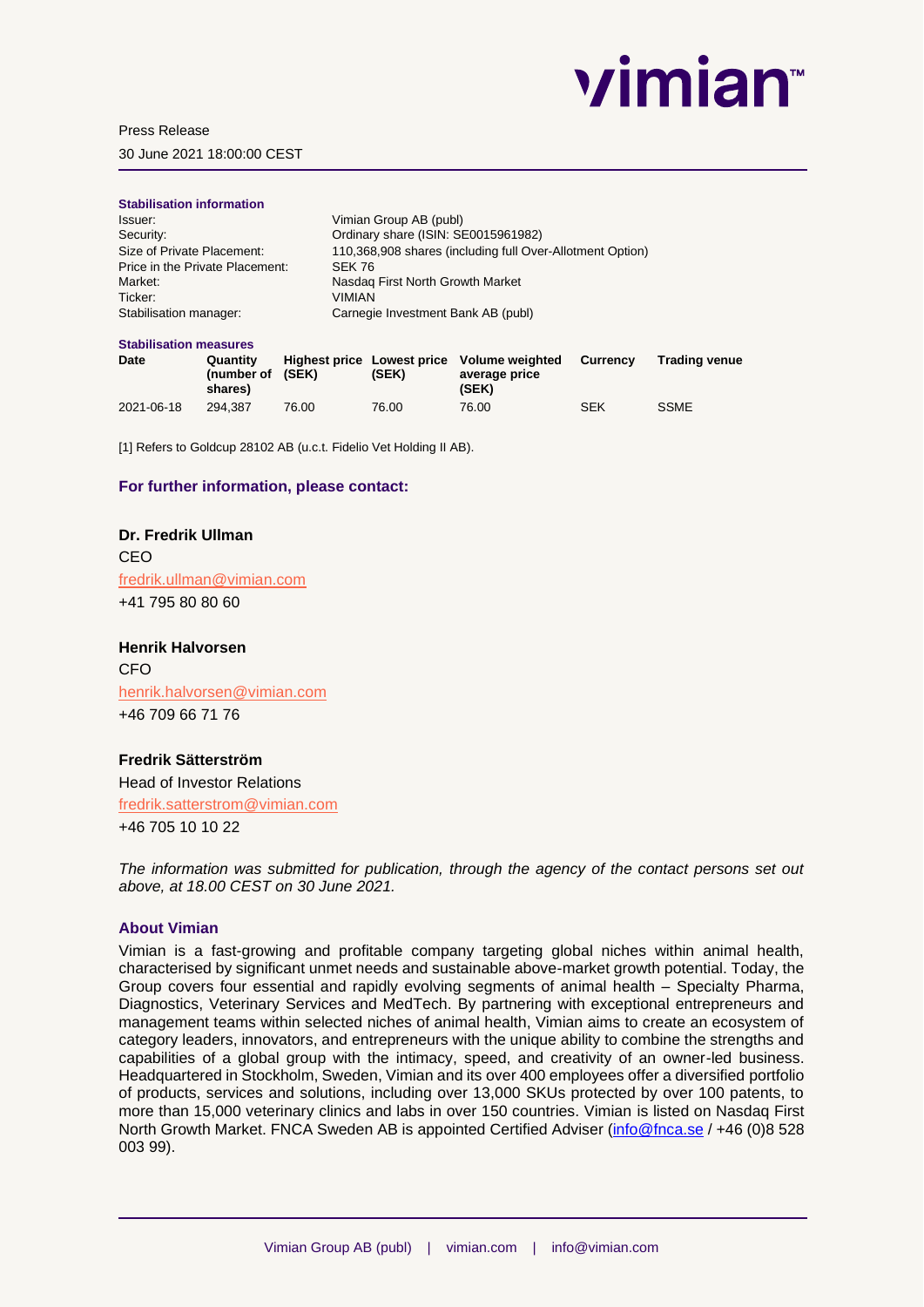# vimian™

# **Important information**

*This press release does not constitute an offer or a solicitation to sell or acquire securities in the Company in any jurisdiction. The contents of this press release have been prepared by the Company and the Company is solely responsible for the contents hereof. The information contained in this announcement is for background purposes only and does not purport to be full or complete. No reliance may be placed by any person for any purpose on the information contained in this announcement or its accuracy, fairness or completeness.*

*Copies of this announcement are not being made and may not be distributed or sent into the United States, Australia, Canada, the Hong Kong Special Administrative Region of the People's Republic of China, Japan South Africa, or any other jurisdiction in which such distribution would constitute a violation of the relevant laws or regulations of such jurisdiction or would require registration or other measures.*

*The securities referred to in this announcement have not been and will not be registered under the U.S. Securities Act of 1933, as amended (the "Securities Act"), and accordingly may not be offered or sold in the United States absent registration or an exemption from the registration requirements of the Securities Act and in accordance with applicable U.S. state securities laws. The Company does not intend to register any securities in the United States or to conduct a public offering of securities in the United States.* 

*This announcement is only addressed to and directed at persons in member states of the European Economic Area, including Sweden, (each a "Relevant State") who are "Qualified Investors" within the meaning of Article 2(e) of the Prospectus Regulation. The securities are only available to, and any invitation, offer or agreement to subscribe, purchase or otherwise acquire such securities will be engaged in only with, Qualified Investors. This announcement should not be acted upon or relied upon in any Relevant State by persons who are not Qualified Investors. For the purposes of this announcement the expression "Prospectus Regulation" means Regulation (EU) 2017/1129.*

*This announcement does not constitute an offer of the securities to the public in the United Kingdom. No prospectus has been or will be approved in the United Kingdom in respect of the securities. This announcement is only being distributed to and is only directed at persons outside the United Kingdom, or persons in the United Kingdom who are "Qualified Investors" within the meaning of Article 2(e) of Regulation (EU) 2017/1129 as it forms part of English law by virtue of the European Union (Withdrawal) Act 2018 (the "EUWA") who are (i) investment professionals within Article 19(5) of the Financial Services and Markets Act 2000 (Financial Promotion) Order 2005, as amended (the "Order") or (ii) high net worth entities, and other persons to whom this announcement may lawfully be communicated, falling within Article 49(2)(a) to (d) of the Order (all such persons together being referred to as "Relevant Persons"). This announcement must not be acted on or relied on by persons who are not Relevant Persons. Any investment or investment activity to which this announcement relates is available only to Relevant Persons and will be engaged in only with Relevant Persons. Any person who is not a Relevant Person should not act or rely on this document or any of its contents.*

*Matters discussed in this announcement may constitute forward-looking statements. Forward-looking statements are statements that are not historical facts and may be identified by words such as "believe," "expect," "anticipate," "intends," "estimate," "will," "may," "continue", "should" and similar expressions. The forward-looking statements in this release are based upon various assumptions, many of which are based, in turn, upon further assumptions. Although the Company believes that these assumptions were reasonable when made, these assumptions are inherently subject to significant known and unknown risks, uncertainties, contingencies and other important factors which are difficult or impossible to predict and are beyond its control. Such risks, uncertainties, contingencies and other important factors could cause actual events to differ materially from the expectations expressed or implied in this release by such forward-looking statements. The*